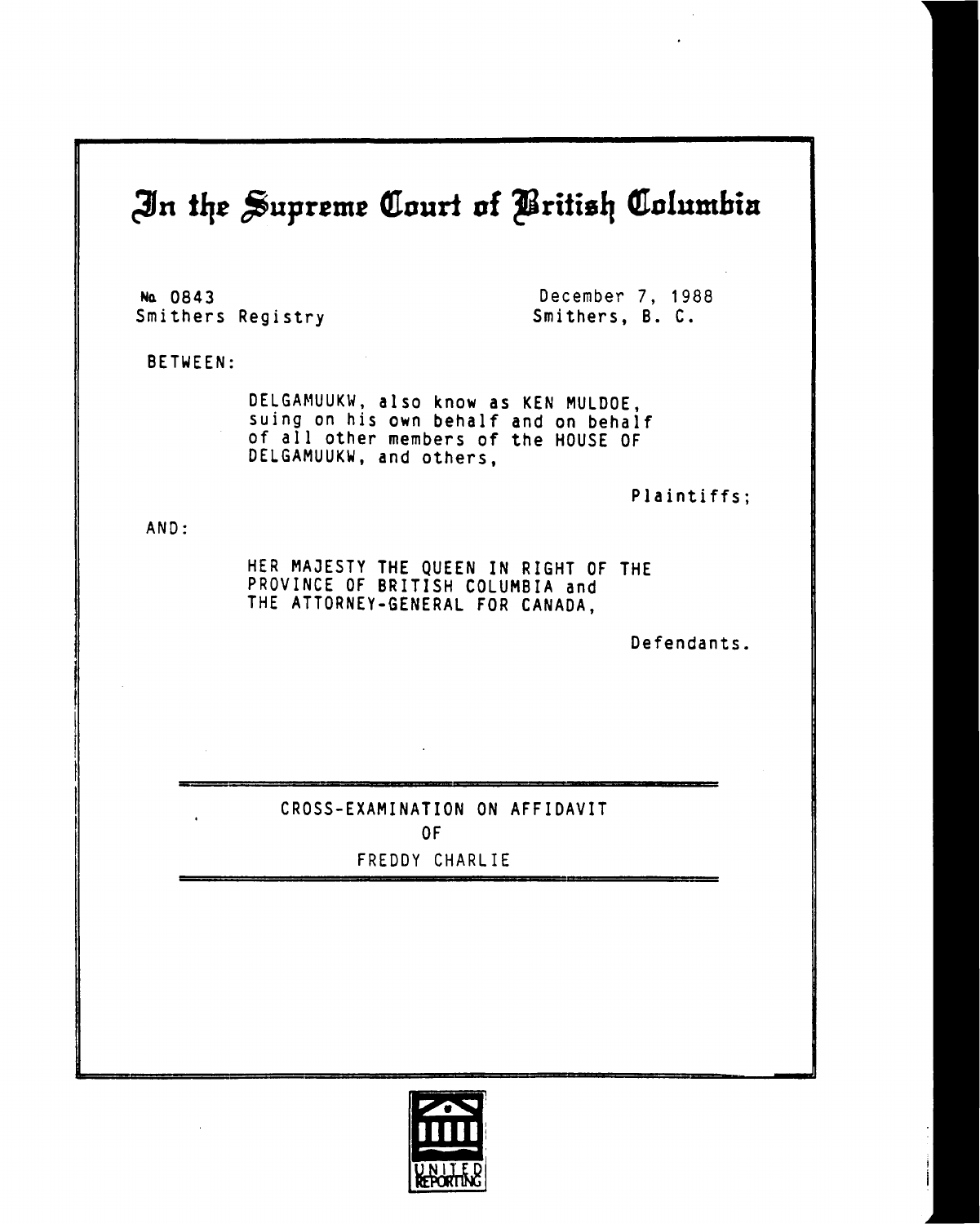## **£fn** *tiit* **Supreme Court of JSritislj Columbia Na 0843 Smithers Registry December 7, 1988 Smithers, B. C. BETWEEN; AND DELGAMUUKW, also know as KEN MULDOE, suing on his own behalf and on behalf of all other members of the HOUSE OF DELGAMUUKW, and others, Plaintiffs; HER MAJESTY THE QUEEN IN RIGHT OF THE PROVINCE OF BRITISH COLUMBIA and THE ATTORNEY-GENERAL FOR CANADA, Defendants. CROSS-EXAMINATION ON AFFIDAVIT OF**  FREDDY CHARLIE Ms. L. MANDELL Ms. T.A. SIGURDSON 0.A. MACAULAY, Esq appearing for the Plaintiffs appearing for Her Majesty the Queen in right of the Province of British Columbia appearing for the Attorney-General of Canada

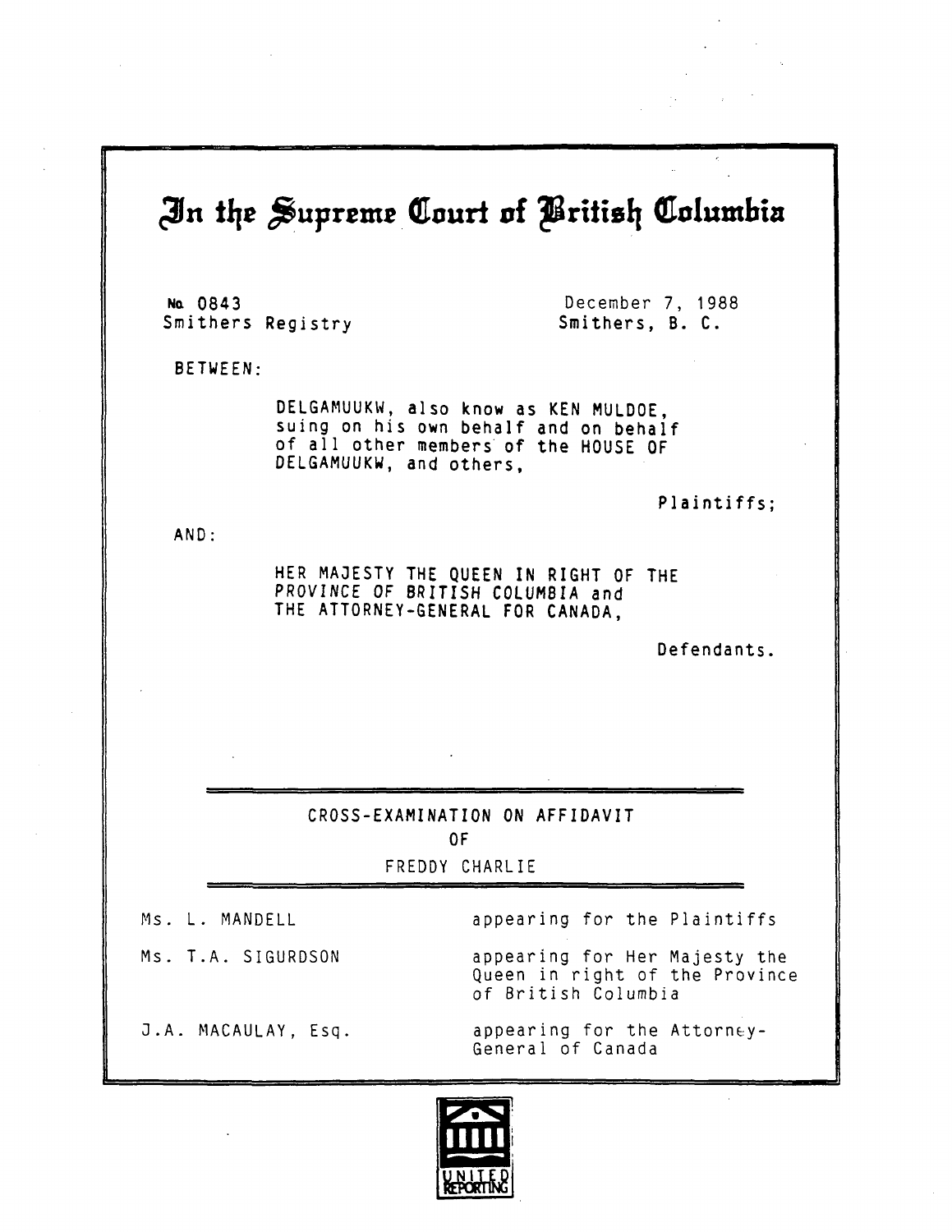#### **INDEX OF WITNESSES FOR THE PLAINTIFFS**

# **NAME \_ PAGE**

FREDDY CHARLIE

| cross-exam by Ms. sigurdson |  |
|-----------------------------|--|
| cross-exam by Mr. Macaulay  |  |
| re-exam by Ms. Mandell      |  |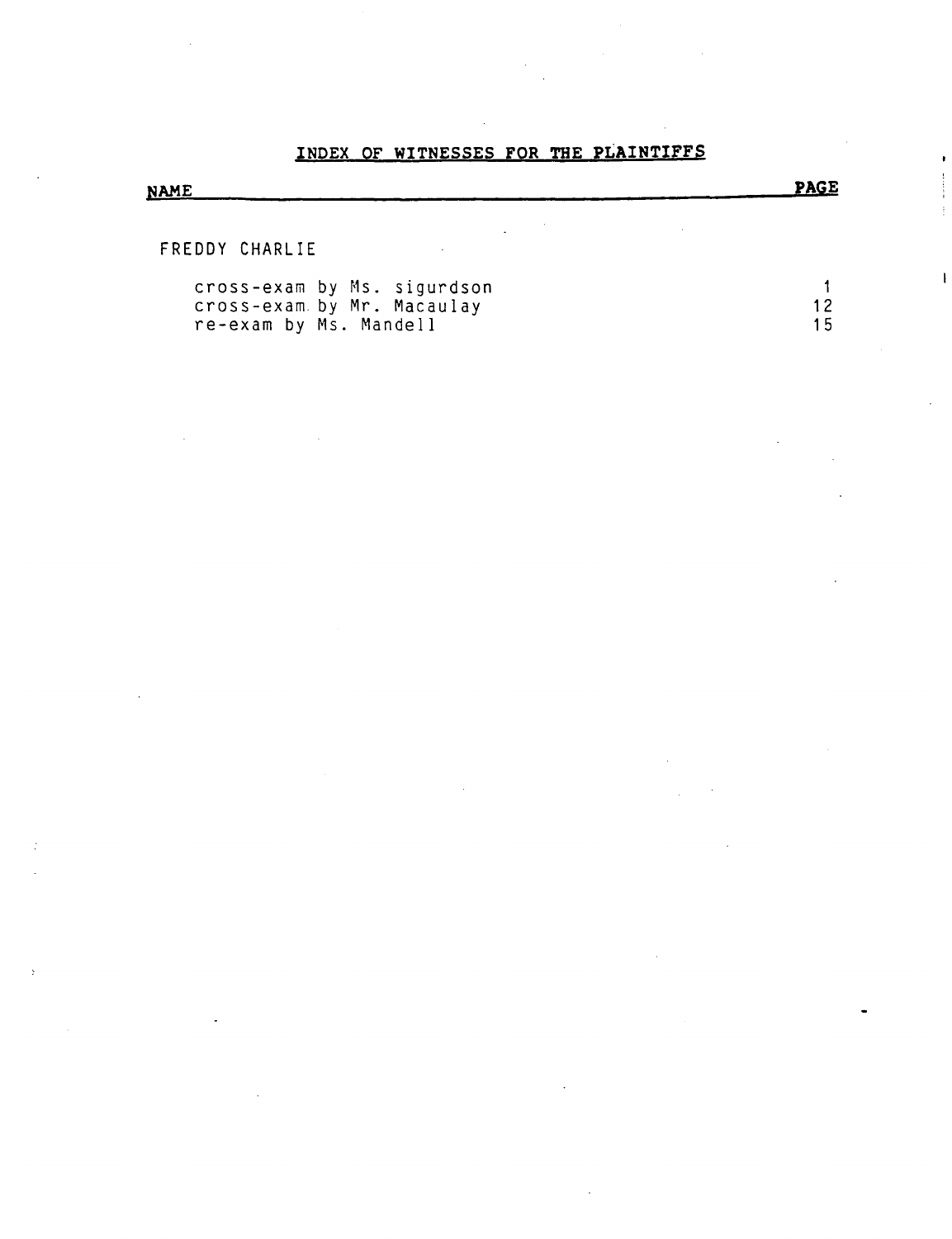### **INDEX TO EXHIBITS**

 $\frac{1}{2}$ 

| Number |  | Description          |                                                                                                                 |  | Page Number |
|--------|--|----------------------|-----------------------------------------------------------------------------------------------------------------|--|-------------|
|        |  | 1 for Identification | Handwritten Note dd. September<br>6, 1988                                                                       |  | 5           |
|        |  | 2 for Identification | Application for Registration<br>of Trapline                                                                     |  | 10          |
|        |  | 3 for Identification | Document concerning the Transfer<br>of the Trapline of John Baptiste<br>to the Family dd. September 16,<br>1983 |  |             |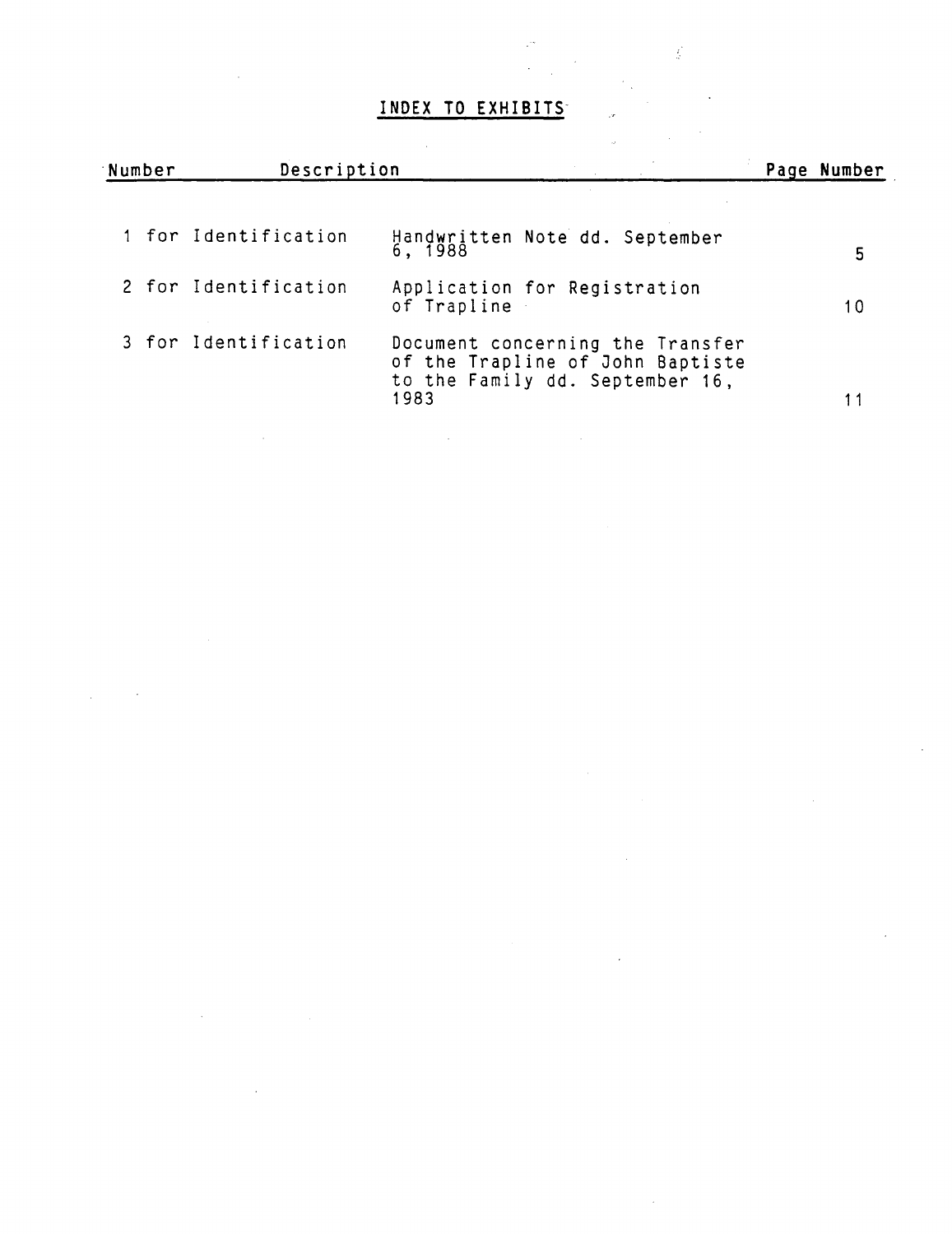$\sim$   $\sim$ 

 $\frac{1}{2}$ 

 $\sim 10^7$ 

| 1                                    |                   | SMITHERS, B.C.                                                                                                           |
|--------------------------------------|-------------------|--------------------------------------------------------------------------------------------------------------------------|
| $\overline{c}$                       |                   | DECEMBER 7, 1988                                                                                                         |
| 3<br>4                               |                   | GEORGE HOLLAND, Interpreter: Previously sworn                                                                            |
| $\frac{5}{6}$<br>$\overline{7}$<br>8 |                   | FREDDY CHARLIE, a witness herein called on<br>behalf of the Plaintiffs, having been duly<br>sworn, testifies as follows: |
| 9                                    |                   |                                                                                                                          |
| 10                                   |                   | CROSS-EXAMINATION BY MS. SIGURDSON:                                                                                      |
| 11<br>12                             | Q                 | Mr. Charlie, my name is Thora Sigurdson, I'm a lawyer<br>for the Province and I would like to ask you a few              |
| 13<br>14                             | A                 | questions. I'm showing you an affidavit?<br>Yes.                                                                         |
| 15                                   | Q                 | I'm showing you an affidavit that has been marked                                                                        |
| 16<br>17                             |                   | Exhibit 663 in the trial. Could you tell me if that<br>is your signature on the last page?                               |
| 18                                   | A,                | Yes, that's mine.                                                                                                        |
| 19<br>20                             | Q                 | And the affidavit describes the territory around<br>Smithers and Telkwa?                                                 |
| 21                                   | ${\bf A}$         | Yes.                                                                                                                     |
| 22                                   | Q                 | Can you read English, Mr. Charlie?                                                                                       |
| 23                                   | $\mathbf{A}$      | I don't read English and I don't speak English very                                                                      |
| 24                                   |                   | good, but I'm able to answer sometimes.                                                                                  |
| 25                                   | Q.                | The affidavit was read to you?                                                                                           |
| 26                                   | $\mathbf{A}$      | Yes.                                                                                                                     |
| 27                                   | Q                 | And in what language was it read to you?                                                                                 |
| 28<br>29                             | $\mathbf{A}$      | In Wet'suwet'en, yes.                                                                                                    |
| 30                                   | Q<br>$\mathbf{A}$ | And who read the affidavit to you in Wet'suwet'en?<br>Marvin.                                                            |
| 31                                   | Q                 | Marvin George?                                                                                                           |
| 32                                   |                   | A (WITNESS NODS HEAD IN RESPONSE)                                                                                        |
| 33                                   | Q                 | You are nodding yes?                                                                                                     |
| 34                                   | ${\bf A}$         | (WITNESS NODS HEAD IN RESPONSE)                                                                                          |
| 35                                   | Q                 | I note that we haven't been provided an affidavit of                                                                     |
| 36                                   |                   | translation.                                                                                                             |
| 37                                   |                   | What year were you born?                                                                                                 |
| 38<br>39                             | A                 | 1924, May 24th.                                                                                                          |
| 40                                   | Q<br>A            | And where were you born?<br>Across from Topley Landing in place called Yin K'et.                                         |
| 41                                   | Q                 | And you now live at Fort Babine?                                                                                         |
| 42                                   | A                 | Yes.                                                                                                                     |
| 43                                   | Q                 | And how long have you lived there?                                                                                       |
| 44                                   | A                 | Eleven, twelve years.                                                                                                    |
| 45                                   | $\circ$           | Have you lived in any other places besides Yin K'et                                                                      |
| 46                                   |                   | and Fort Babine?                                                                                                         |
| 47                                   | A                 | Old Fort was my village.                                                                                                 |
|                                      |                   |                                                                                                                          |

 $\hat{\mathcal{A}}$ 

 $\label{eq:2} \frac{1}{\sqrt{2}}\int_{0}^{\infty}\frac{1}{\sqrt{2\pi}}\left(\frac{1}{\sqrt{2\pi}}\right)^{2}d\mu_{\rm{eff}}\,d\mu_{\rm{eff}}$ 

 $\sim$  .

 $\sim$   $\sim$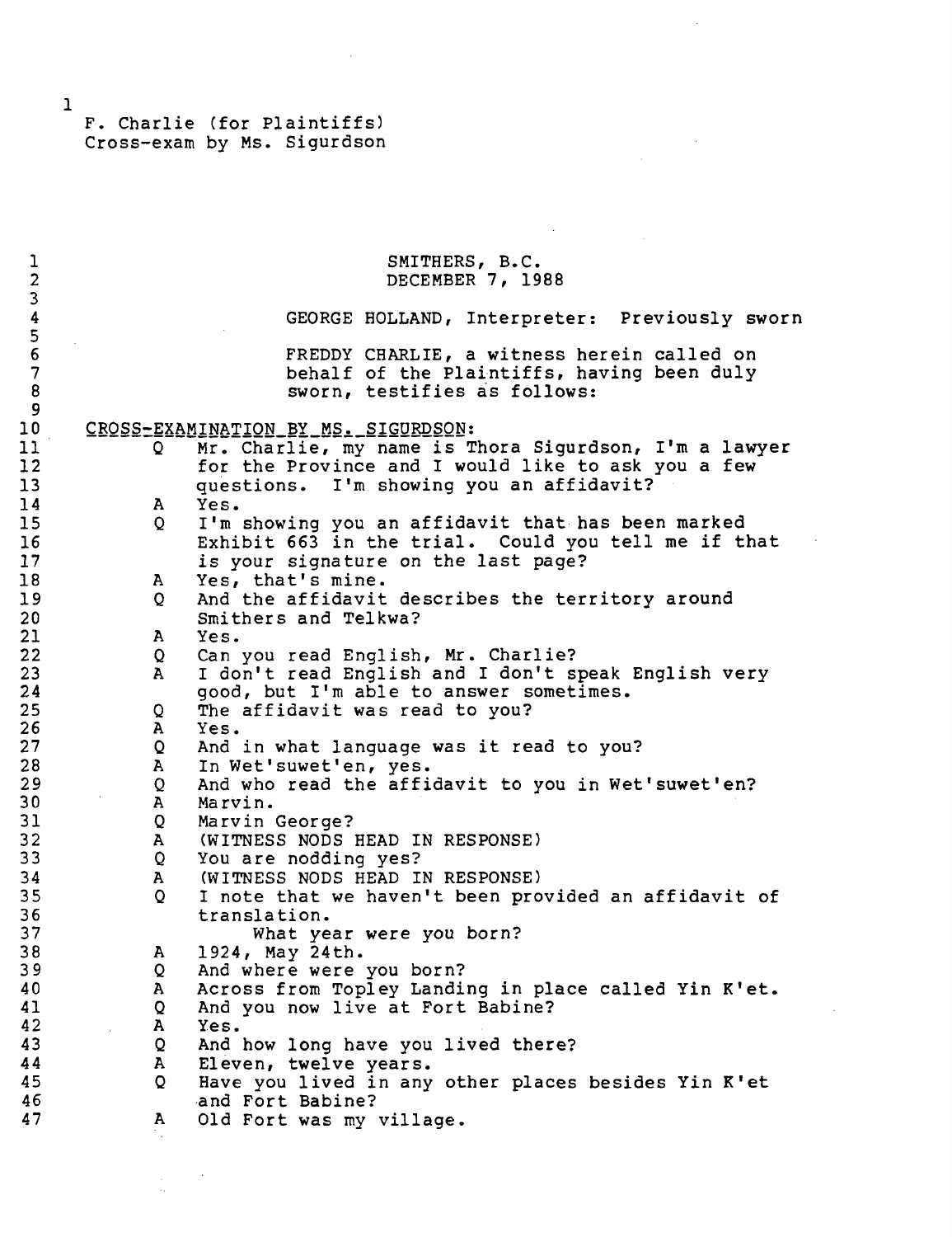1 Q Have you lived in any other places?<br>2 A I used to come in during the winter 2 A I used to come in during the winter months and trap<br>3 for my old man in this territory here. 3 for my old man in this territory here. 4 Q When you say "your old man", you are referring to your 5 stepfather, John Baptiste? 6 A Yes. 7 Q Are you a member of the Lake Babine Band?<br>8 A Yes, I am a member of the Lake Babine Ban 8 A Yes, I am a member of the Lake Babine Band.<br>9 Q Are you on the band council? Are you on the band council? 10 A Yes.<br>11 O What 11 Q What position do you hold?<br>12 A I'm not a council member a 12 A I'm not a council member anymore. I was finished as<br>13 of July last year. of July last year. 14 Q And how long were you a counsellor at the Lake Babine 15 Band? 16 A Three and a half years.<br>17 Q You were aware that the 17 Q You were aware that the Carrier-Sekani Tribal Council 18 has a land claim?<br>19 A Yes. 19 A Yes. 20 Q And the Lake Babine Band is the — is a member of the 21 Carrier-Sekani Tribal Council?<br>22 A Yes. 22 A Yes.<br>23 O If t 23 Q If the Carrier-Sekani Tribal Council is successful in<br>24 its land claim, do you claim an interest in that land 24 its land claim, do you claim an interest in that land? 25 A Yes. 26 Q You are a member of the House of Wah Tah Keg'ht? 27 A Yes.<br>28 Q And 28 Q And that's the Laksilyu Clan?<br>29 A Yes. 29 A Yes. 30 Q What is the English name of the head chief of Wah Tah 31 Keg'ht?<br>32 A Idon't 32 A I don't know in English.<br>33 O Is it Henry Alfred? Q Is it Henry Alfred? 34 A Yes. 35 Q I understand there are two houses of Wah Tah Keg'ht: 36 **120 one in the Babine and one in the Wet'suwet'en; is that** 37 37 correct?<br>38 MS. MANDELL: Excu 38 MS. MANDELL: Excuse me, I don't think that question is 39 accurately phrased. I don't think the Wet'suwet'en is 40 **a** territory. I think you should put it in a way that a that in a way that the set of the set of the set of the set of the set of the set of the set of the set of the set of the set of the set of the set of the set of 41 reflects what the -- where the two houses might be.<br>42 MS. SIGURDSON: 42 MS. SIGURDSON:<br>43 0 Ist 43 Q Is there a Moricetown House of Wah Tah Keg'ht and a 44 Babine Wah Tah Keg'ht? 45 A Yes. 46 Q And those two houses are closely related?<br>47 A Yes. A Yes.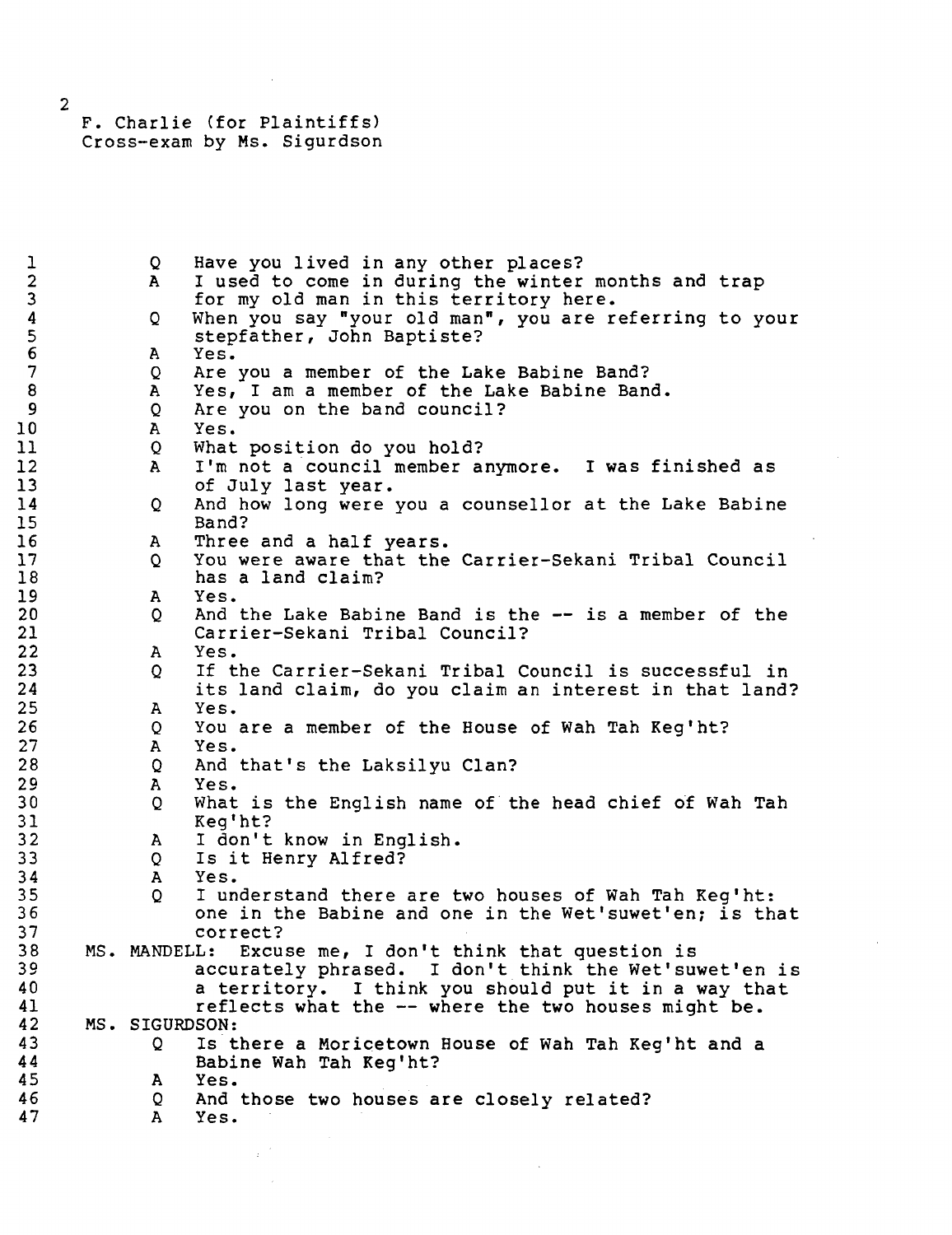> $\mathbf{O}$ A  $\mathbf{O}$ A Q A Q A Q A  $\circ$ A Q A Q A Q A Q A Q A  $\circ$ A  $\circ$ A Q A Q A Q A Q A Members of those two houses speak the same language? Yes. Are you a member of the Moricetown House of Wah Tah Keg'ht or the Babine House of Wah Tah Keg'ht? Yes. Oh, just a minute. It's two houses. There are two houses of Wah Tah Keg'ht. Which house of Wah Tah Keg'ht are you a member of? I belong to one, Laksilyu. You belong to the Laksilyu Clan. Are you also a member of the House of Wah Tah Keg'ht? No. Well, perhaps I can come back to that. Do you have a chief's name, Mr. Charlie? No. Have you ever had a chief's name? No. Is it correct to say — no I won't say that. Do you participate in feasts for the House of Wah Tah Keg'ht? Yes. Where do you go to feasts, in Moricetown or in the Babine area? Moricetown. When were you last at a feast in Moricetown, please? It was last year. And before that? I forget — I forget when Andrew — Andrew Alfred passed away. That was last time before. As you attend feasts in Moricetown, is it correct to say that you are a member of the Moricetown House of Wah Tah K'eght? Yes, I am a member also. If the Gitksan and Wet'suwet'en are successful in a land claim, do you claim interest in the territory of the land claimed by the House of Wah Tah Keg'ht? Yes. I would like you to tell me about the types of work you've done since you were a young man? My job I talk, okay. You are free to speak in English if you wish, Mr. Charlie, it is your choice. I worked on sawmills as a sawyer. When was that, please? 1941 is when I started. And when did you stop? 1979. And where did you work as a sawyer? All over around the territory and Smithers.

3

1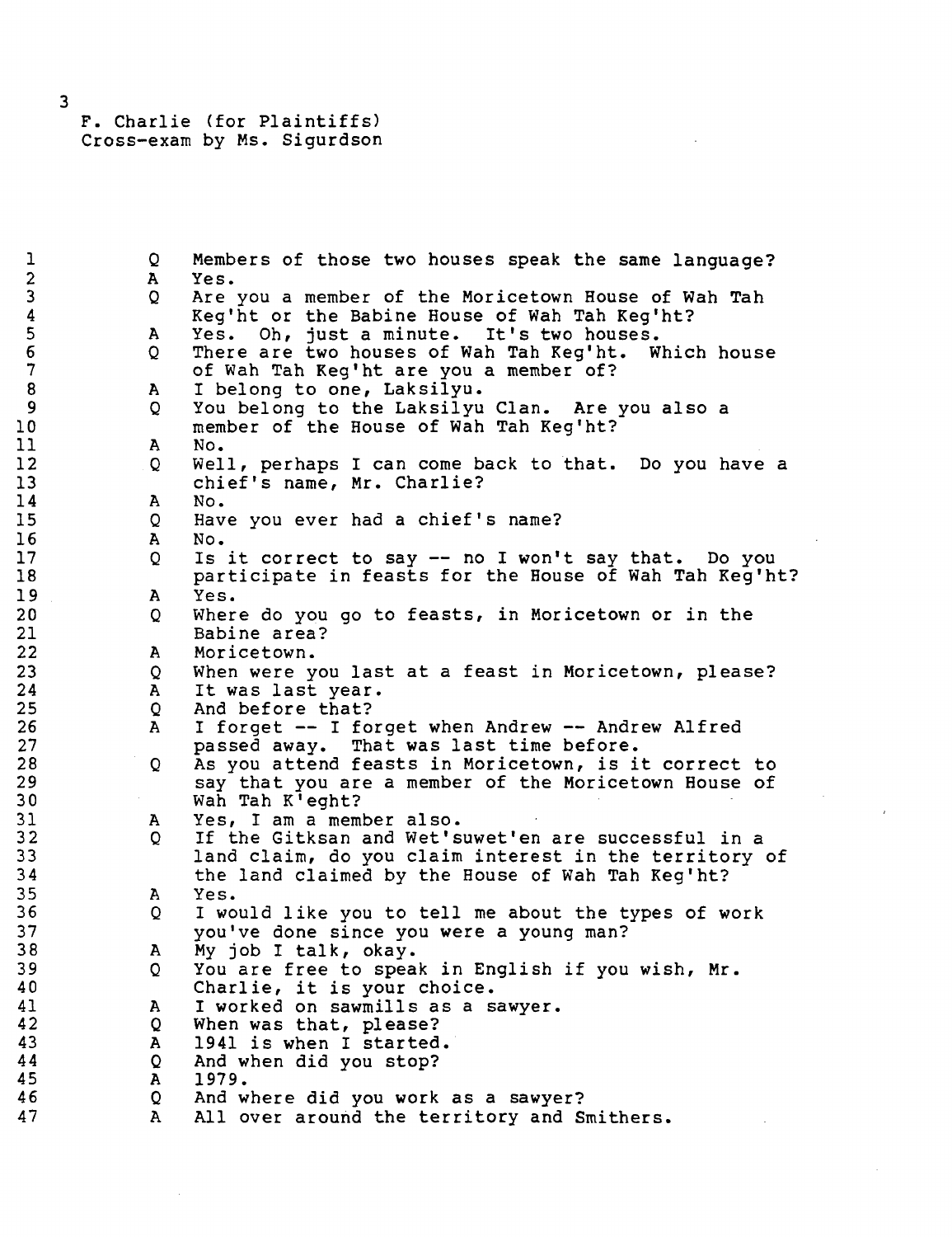Q A Q A Q A  $\circ$ A Q A Q A  $\circ$ A Q A Q A Q A Q A Q A Q A Q A Q A Q A Q A Q A Did you work as a sawyer year round or was it seasonal work? When I had jobs during the wintertime. And what type of work did you do in the summer? I always looked for other jobs. Did you fish? Yes. Did you fish on the coast? Yes. When did you start fishing on the coast? 1954. And how long did you fish on the coast? I worked on fishing boats in two-week periods for about four months. And that would be June through September? Yes. Okay. And you started doing that in 1954. What was the last year you did that? I can't remember what year it was. All right. Approximately how many years did you fish on the coast, five years, ten years? Just one season. Okay. What other kinds of jobs have you held? I was hauling lumber and logging. Nordeene's camp. I'm sorry, I missed that? Nordeene's camp. Did you have any other jobs, Mr. Charlie? In 1951 I was — I was called out to Queen Charlotte Island by manpower to take a job as sawyer. And how long did you do that job? Six months. Did you serve in the army? No, I'm scared of them. I would like to ask you about your affidavit. Could you tell me when you were asked if you would sign an affidavit? When were you asked if you would sign an affidavit about the territory at Smithers and Telkwa? September. Is that when you were asked if you would sign the affidavit, or when you signed? Yes, that was when I signed. Okay. When were you asked if you would sign an affidavit? I wanted to explain the territory, what I knew of the territory, and then I asked them to come out. Who did you ask? Marvin George.

4

1 2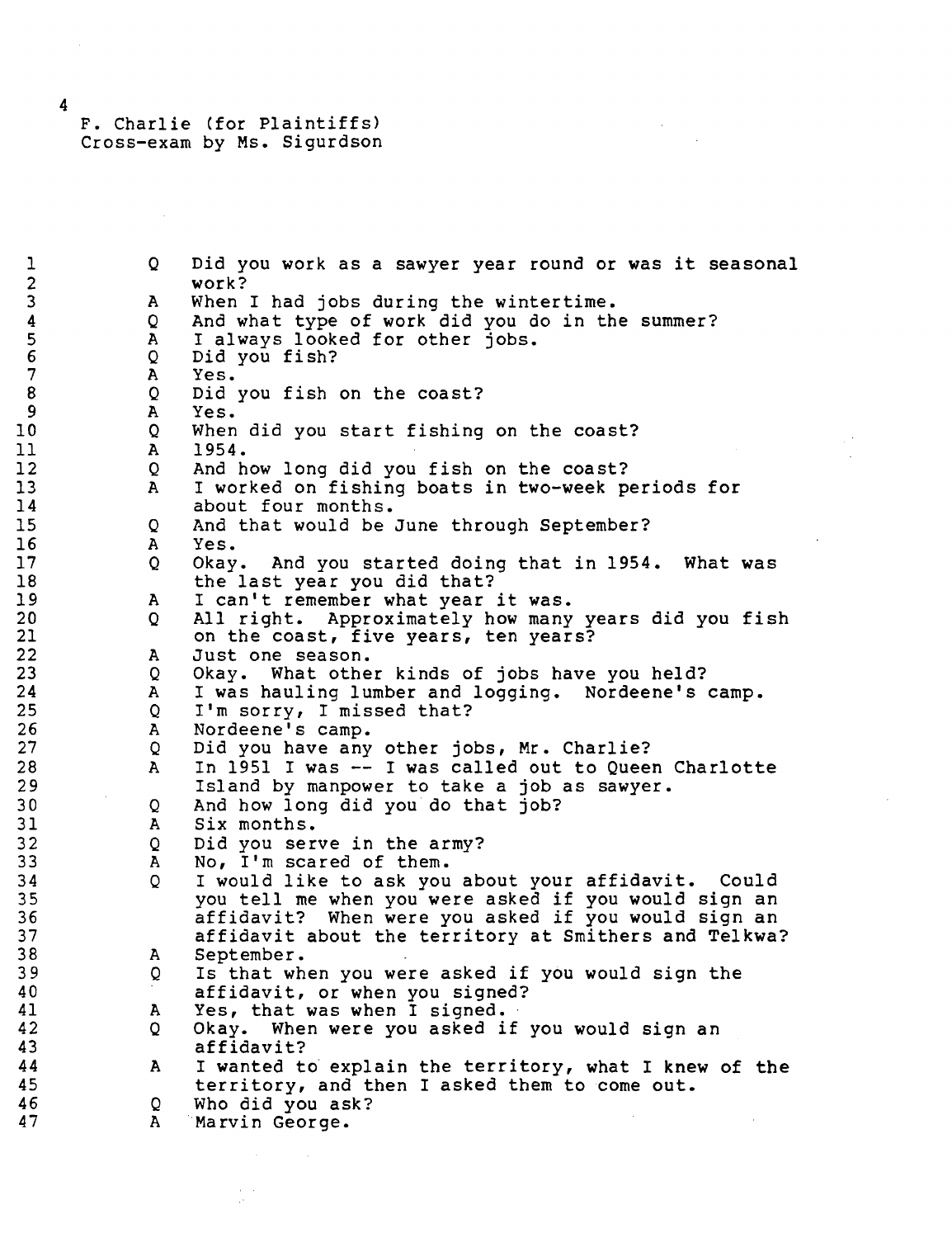| $\mathbf{I}$     | Q.                | When were you aware that Mr. George wanted someone to            |
|------------------|-------------------|------------------------------------------------------------------|
| $\mathbf{2}$     |                   | describe the territory around Smithers and Telkwa?               |
| 3                | A                 | I -- I didn't hear about it, I just requested it.                |
| $\pmb{4}$        | Q.                | When did Marvin George come out to talk to you?                  |
| 5                | A                 | He called me over to sign this affidavit, I believe it           |
| $\epsilon$       |                   | was in friendship centre.                                        |
| $\overline{7}$   | Q                 | And that's in Smithers?                                          |
| $\boldsymbol{8}$ | A                 | Yes.                                                             |
| 9                | $\mathsf{Q}$      | Did you speak to Mr. George before the day you signed            |
| 10               |                   | the affidavit?                                                   |
| 11               | A                 | Yes. It was before I signed this affidavit. The                  |
| 12               |                   | reason I was talking to Marvin George at first was               |
| 13               |                   | because I was concerned about white people building              |
| 14               |                   | houses on that territory, that's why my conversations            |
| 15               |                   | started with him.                                                |
| 16               | Q                 | Before you signed this affidavit on September 9th,               |
| 17               |                   | 1988, how many times did you talk to Mr. George?                 |
| 18               | A                 | I spoke to him on affidavits just once when they<br>Yes.         |
| 19               |                   | came out to Babine to see me.                                    |
| 20               | Q                 | And that was on September 6th, three days before you             |
| 21               |                   | came to Smithers to sign the affidavit?                          |
| 22               | A                 | Yes.                                                             |
| 23               | $\mathsf{Q}$      | Did anyone else come with Mr. George to the meeting in           |
| 24               |                   | Fort Babine?                                                     |
| 25               |                   | THE INTERPRETER: Referring to the translator.                    |
| 26               | MS. SIGURDSON:    |                                                                  |
| $27 \,$          | Q                 |                                                                  |
| 28               |                   | Mr. Holland. Was anyone else present?                            |
| 29               | A<br>$\mathsf{Q}$ | No.                                                              |
| 30.              |                   | I'm showing you notes which I am advised are notes Mr.           |
| 31               |                   | George took of the conversation, and I ask Mr. Holland           |
|                  |                   | to review them with you, Mr. Charlie.                            |
| 32               | A,                | Yes, that's right.                                               |
| 33               | Q                 | Now, Mr. Holland has just read to you the notes of Mr.           |
| 34               |                   | George of your meeting of September 6th of 1988.<br>$\mathbf{I}$ |
| 35               |                   | would like to tender that as an exhibit in these                 |
| 36               |                   | proceedings                                                      |
| 37               |                   | MS. MANDELL: Well, I think they can be tendered for              |
| 38               |                   | identification. He can -- he has had something read              |
| 39               |                   | to him but he can't identify what it is. It is only              |
| 40               |                   | on your word, so why don't you tender it for                     |
| 41               |                   | identification.                                                  |
| 42               |                   | That's fine. This will be Exhibit 1 for<br>MS. SIGURDSON:        |
| 43               |                   | Identification on the cross-examination of Mr.                   |
| 44               |                   | Charlie.                                                         |
| 45               |                   |                                                                  |
| 46               |                   | (EXHIBIT 1 FOR IDENTIFICATION - Handwritten Note dd.             |
| 47               |                   | September 6, 1988)                                               |
|                  |                   |                                                                  |

 $\mathcal{A}$ 

5

 $444$ <br> $44$ 

 $\frac{1}{2}$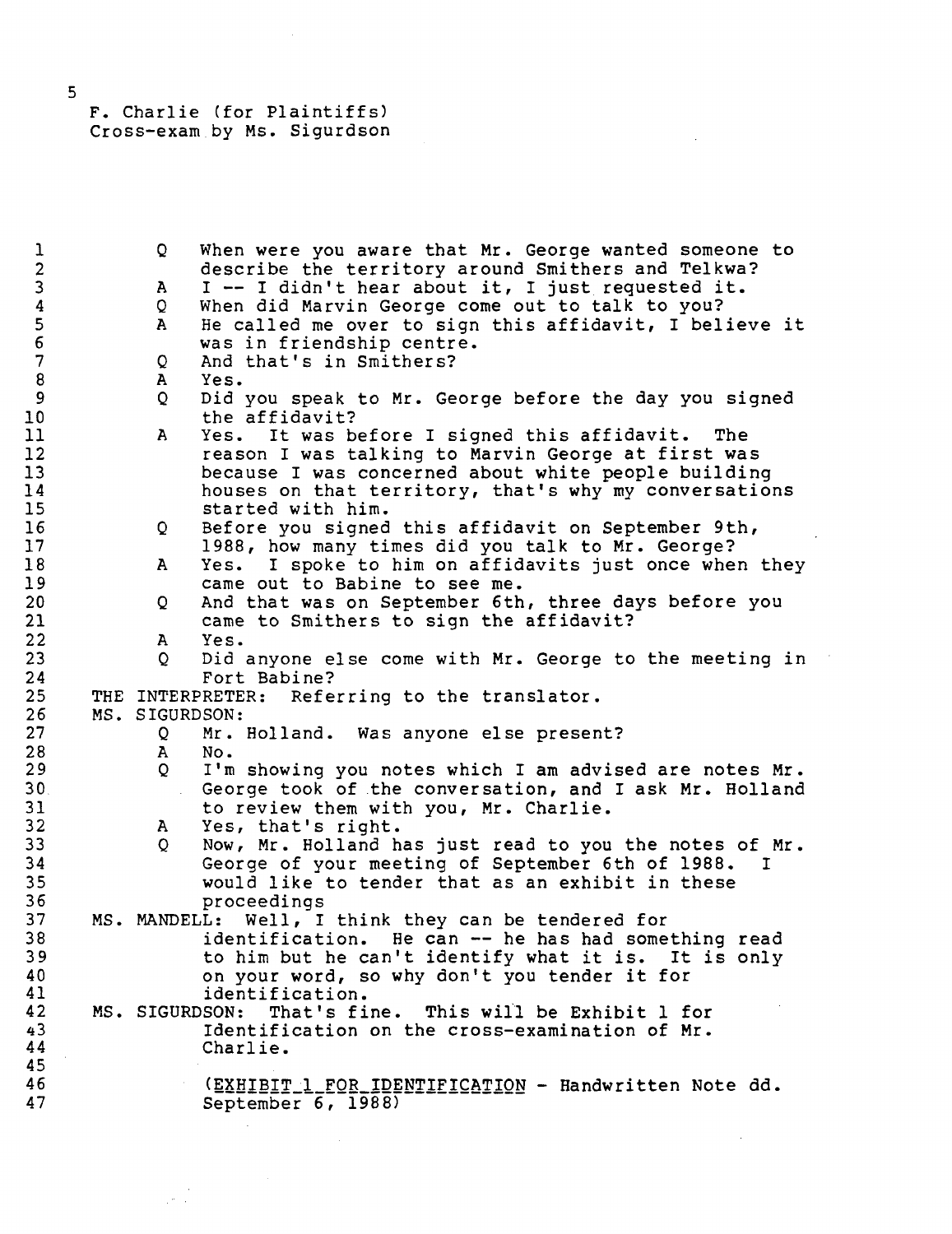$\mathcal{P}$ 

 $\mathcal{L}_{\mathbf{r}}$ 

 $\mathcal{L}_{\mathcal{L}}$ 

| $\mathbf{1}$     | MS. SIGURDSON:  |                                                                                                              |
|------------------|-----------------|--------------------------------------------------------------------------------------------------------------|
| $\boldsymbol{2}$ | $\circ$         | Mr. Charlie, Mr. Holland has read the notes to you.                                                          |
| $\mathbf{3}$     |                 | Do those notes accurately reflect what you told Marvin                                                       |
| $\boldsymbol{4}$ |                 | George on September 6th, 1988?                                                                               |
| $\overline{5}$   | $\mathbf{A}$    | Yes, that's right.                                                                                           |
| $\boldsymbol{6}$ | Q               | Do they summarize all that you told Mr. George?                                                              |
| $\overline{7}$   | A               | That's all that I told him on that paper.                                                                    |
| 8                | Q               | Did Mr. George bring a map to the meeting on September                                                       |
| 9                |                 | 6th, 1988?                                                                                                   |
| LO.              | A               | Yes.                                                                                                         |
| 11               | Q.              | Did it have boundaries drawn on it?                                                                          |
| 12               |                 | MS. MANDELL: Well, just a minute before you answer that                                                      |
| 13               |                 | question. All maps have boundaries, so why don't you                                                         |
| l 4              |                 | just identify what boundary it is that you are                                                               |
| 15               |                 | attempting to ascertain.                                                                                     |
| 16               | MS. SIGURDSON:  |                                                                                                              |
| 17               | Q               | Does it have a boundary around the territory at                                                              |
| 18               |                 | Smithers and Telkwa?                                                                                         |
| l 9              | A               | Yes.                                                                                                         |
| 20               |                 | Did Mr. George tell you the boundary was right? Did                                                          |
| 21               | Q.              |                                                                                                              |
| 22               |                 | Mr. George tell you the boundary was right as drawn on<br>the map?                                           |
| 23               |                 |                                                                                                              |
| 24               | $\mathbf{A}$    | Yes, it was right by $--$ he identified $--$ he went<br>around the boundary with me and I agreed with it. It |
| 25               |                 | was right by my identification.                                                                              |
| 26               |                 | Could you describe the map to me?                                                                            |
| 27               | Q.<br>${\bf A}$ | No, I can't read maps, but I know my own map in my own                                                       |
| 28               |                 | mind.                                                                                                        |
| 29               | $\circ$         | Mr. Charlie, in your affidavit -- or let me ask this:                                                        |
| 30               |                 |                                                                                                              |
|                  |                 | When you signed this affidavit, was this affidavit                                                           |
| 31               |                 | brought to you?                                                                                              |
| 32               | MS. MANDELL:    | Just a minute. That question doesn't make any                                                                |
| 33               |                 | sense to me. What are you asking?                                                                            |
| 34               | MS. SIGURDSON:  |                                                                                                              |
| 35.              | Q               | When you met in Smithers to sign the affidavit, did                                                          |
| 36               |                 | someone bring a copy of this for you to sign?                                                                |
| 37               | A               | Yes. It was brought to me on the table where I signed                                                        |
| 38               |                 | it.                                                                                                          |
| 39               | Q               | Did you make any changes to the affidavit after it was                                                       |
| 40               |                 | read to you?                                                                                                 |
| 41               | A               | Nope.                                                                                                        |
| 42               | Q               | There are handwritten parts added to paragraphs 6 and                                                        |
| 43               |                 | I would ask Mr. Holland to read those to you.<br>8.                                                          |
|                  |                 | Were those handwritten notes there when the affidavit                                                        |
| 44<br>45         |                 | was brought to you to sign?                                                                                  |
| 46               | A               | I can't read, so it was read to me is when I signed                                                          |
| 47               |                 | it.                                                                                                          |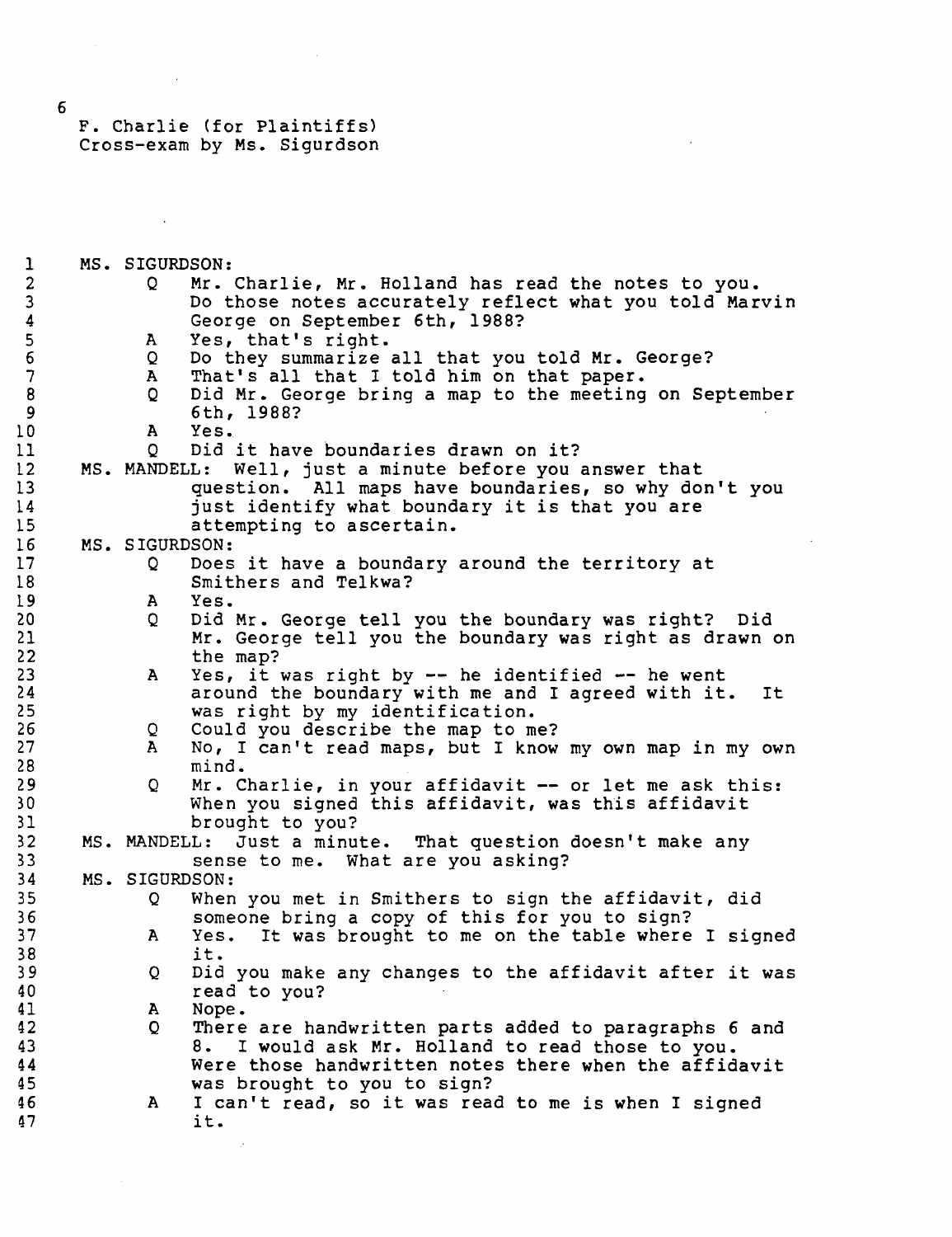1 MS. SIGURDSON: Do you recall -- or perhaps, Mr. Interpreter,<br>2 did you read the full paragraph 6 to Mr. Charlie, i 2 did you read the full paragraph 6 to Mr. Charlie, if<br>3 hot, could you do so. 3 not, could you do so.<br>4 THE INTERPRETER: I didn't read 4 THE INTERPRETER: I didn't read it to him at all. I asked him<br>5 if he signed this with this addition to it and I 5 if he signed this with this addition to it and I<br>6 Should have read it to him. 6 should have read it to him.<br>7 MS. SIGURDSON: 7 MS. SIGURDSON:<br>8 0 Perh 8 Q Perhaps we can do that now. Would you read paragraph<br>9 6 and then I'll ask Mr. Charlie if that's what was 9 6 and then I'll ask Mr. Charlie if that's what was<br>10 5 10 10 read to him.<br>11 A Yes. 11 A Yes. 12 Q All that was there when you signed the affidavit?<br>13 A Yes. Yes, I remember now. 13 A Yes. Yes, I remember now.<br>14 Q Was the description of the 14 Q Was the description of the territories in the<br>15 affidavit explained to you? 15 affidavit explained to you?<br>16 A Yes. 16 A Yes. 17 Q Who explained it to you, please?<br>18 A It was Marvin and translator. 18 A It was Marvin and translator. 19 Q Marvin George and George Holland? 20 A Yes. I — it was read to me and I — with — I told 21 You guys what was right, I agreed with it, with the<br>22 addition, that is when I signed it. I asked him if 22 addition, that is when I signed it. I asked him if<br>23 everything was okay with addition, that is when I 23 everything was okay with addition, that is when I<br>24 signed it. 24 signed it.<br>25 Q All right. 25 Q All right. And you were told it was okay with the 26 addition?<br>27 A Yes. 27 A Yes. 28 Q And that was Marvin George who told you it was okay 29 with the addition?<br>30 A He read it through 30 A He read it through for me, he asked me if everything<br>31 was okay with the addition, I said it was okay, and 31 was okay with the addition, I said it was okay, and 32 that is when I signed it.<br>33 0 Do you understand the ref 33 Q Do you understand the references to directions and 34 mileages in the description?<br>35 MS. MANDELL: I think that the words a 35 MS. MANDELL: I think that the words are too difficult. Maybe 36 what you could ask him, is point to something in the 37 affidavit and ask him if he understands what is being 38 referred to. I think it's too high level an 39 39 abstraction.<br>40 MS. SIGURDSON: MS. SIGURDSON: 41 Q All right, I am quite prepared to do that.<br>42 In paragraph 5, you start describing In paragraph 5, you start describing the 43 territory around Smithers and Telkwa as follows:  $\frac{44}{45}$ 45 "Starting at the confluence of C'ede'i Kwe 46 (Driftwood Creek) and Wedzen Kwe (Bulkley River), 47<br>47 the boundary then runs northeast along the south the boundary then runs northeast along the south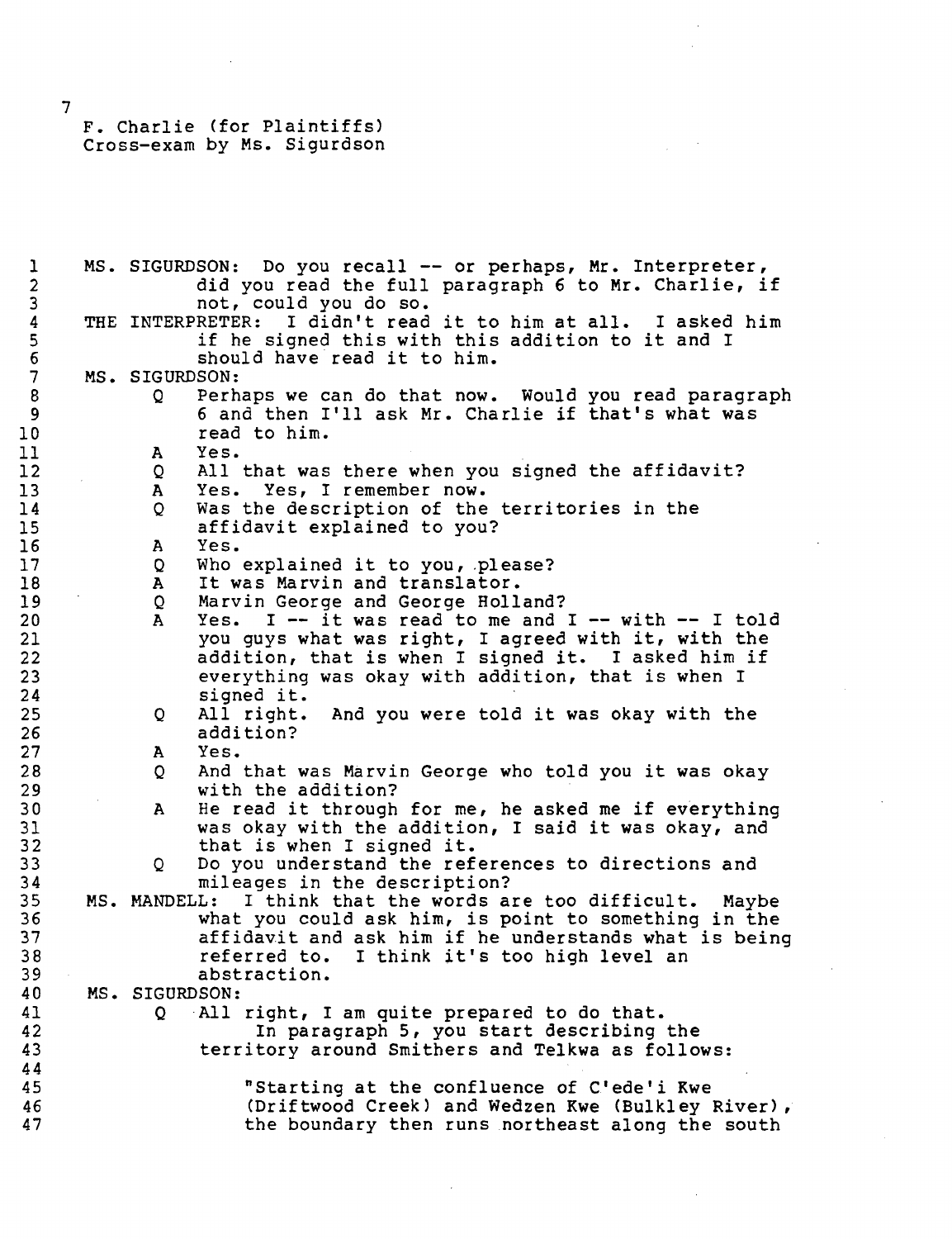| 1                       |                | bank of C'ede'i Kwe (Driftwood Creek) --"                       |
|-------------------------|----------------|-----------------------------------------------------------------|
| $\mathbf 2$             |                |                                                                 |
| $\overline{\mathbf{3}}$ |                | And carries on from there. Could you translate that,            |
| $\boldsymbol{4}$        |                | Mr. Holland?                                                    |
| $\overline{5}$          |                | Yes.                                                            |
|                         | A              |                                                                 |
| $6\phantom{1}6$         | Q              | And you understand what that description says?                  |
| $\overline{7}$          | $\mathbf{A}$   | Yes.                                                            |
| $\bf 8$                 | $\overline{Q}$ | Wouldn't the boundary line run southeast from the               |
| 9                       |                | confluence of Driftwood Creek and Bulkley River, not            |
| 10                      |                | northeast?                                                      |
| 11                      | A              | I wish I can read map.                                          |
| 12                      |                | MS. MANDELL: Well, just a minute. It depends which way you are  |
|                         |                |                                                                 |
| 13                      |                | going whether it will be running southeast or                   |
| 14                      |                | northeast.                                                      |
| 15                      |                | MR. MACKENZIE:<br>I'm sure if he understands the description he |
| 16                      |                | can answer that, his description that he understood.            |
| 17                      |                | Do you really think there is a problem with that, Ms.           |
| 18                      |                | Mandell?                                                        |
| 19                      |                | MS. MANDELL: Yes.                                               |
|                         |                |                                                                 |
| 20                      | MS. SIGURDSON: |                                                                 |
| 21                      | Q              | Well, Mr. Charlie, in your own words, starting at the           |
| 22                      |                | confluence of Driftwood Creek and Bulkley River, how            |
| 23                      |                | do you describe the first part of your boundary on the          |
| 24                      |                | east side of the Bulkley River?                                 |
| 25                      | A.             | Starting on the east side, from the corner of the east          |
| 26                      |                | it goes across, there is Dome Mountain, there is a              |
| 27                      |                | lake there and it takes -- and half of that lake then           |
|                         |                |                                                                 |
| 28                      |                | it goes down towards Quick. On the other side is                |
| 29                      |                | somebody else's territory.                                      |
| 30                      | Q              | Is Quick a boundary?                                            |
| 31                      | ${\bf A}$      | It's this side of Quick.                                        |
| 32                      | Q              | How far this side of Quick?                                     |
| 33                      | $\mathbf{A}$   | It comes down in a curve and takes in *Tyee Lake. It            |
| 34                      |                | comes down across from Tatlow, there is a big field             |
| 35                      |                | I know -- I know it up to that point, the rest<br>there.        |
| 36                      |                | is not too familiar with me.                                    |
|                         |                |                                                                 |
| 37                      | Q              | Is that because when you trapped with your stepfather           |
| 38                      |                | you trapped on the east side of the Bulkley River?              |
| 39                      | $\mathbf{A}$   | Yes.                                                            |
| 40                      | Q              | When you trapped with your stepfather, the first time           |
| 41                      |                | was when you were 14; is that right?                            |
| 42                      | A              | Yes.                                                            |
| 43                      | Q.             | And that was in 1938 or thereabouts?                            |
| 44                      | $\mathbf{A}$   | Yes.                                                            |
|                         |                |                                                                 |
| 45                      | Q              | And your stepfather was in his mid '60s at that time?           |
| 46                      | $\mathbf{A}$   | I think he's about 58. I remember the birthday party            |
| 47                      |                | we had for him, he was about 60 years old.                      |
|                         |                |                                                                 |

 $\mathcal{L}(\mathcal{A})$  and  $\mathcal{L}(\mathcal{A})$ 

 $\mathcal{A}^{\mathcal{A}}$ 

 $\bar{\mathbf{z}}$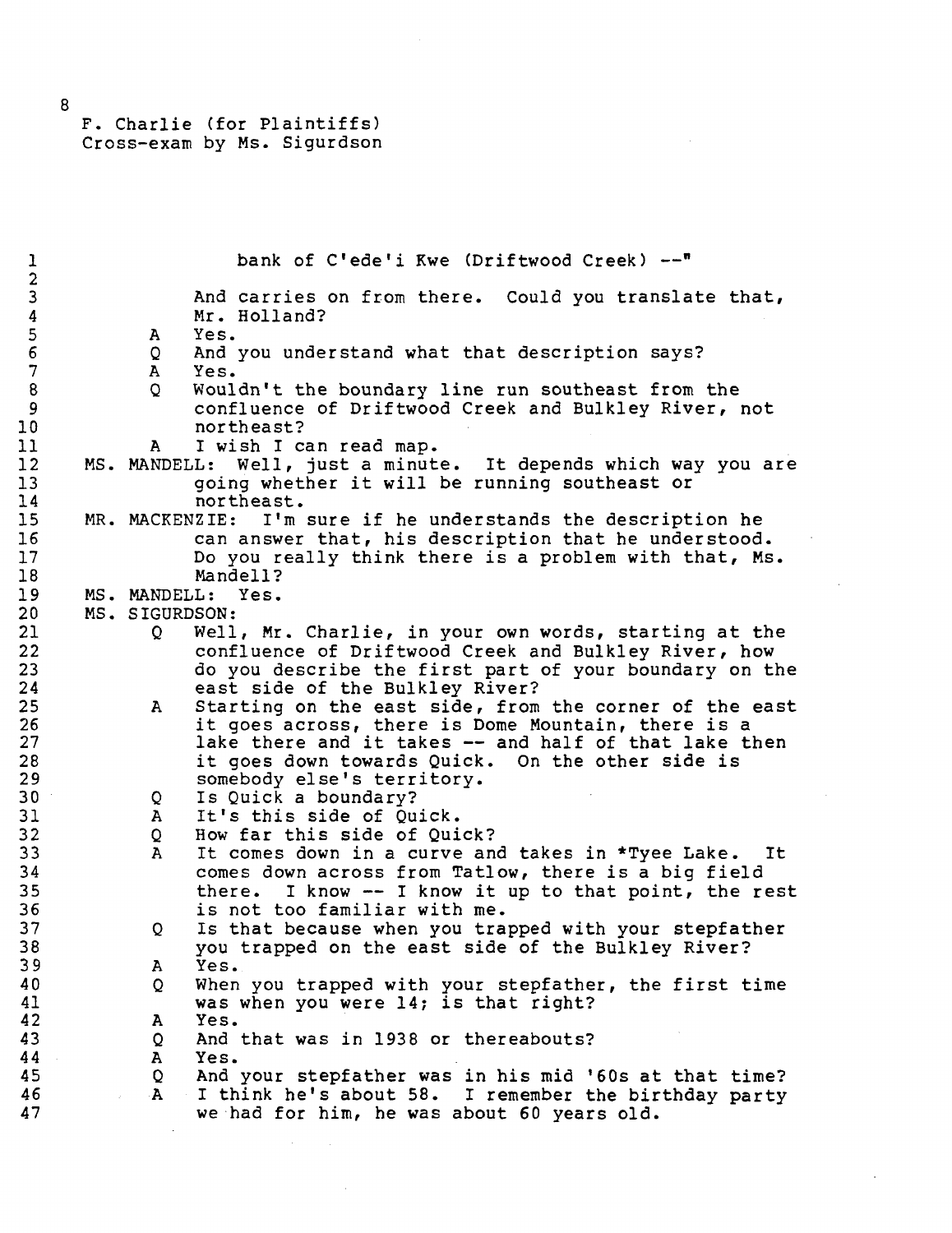1 Q Was that when you started going out on the trapline<br>2 with him? 2 with him?<br>3 A Yes. We 3 A Yes. We went out, caught some marten and I fixed it<br>4 for him, and that was the money we make from that, we 4 for him, and that was the money we make from that, we<br>5 bought food and stuff for his birthday. 5 bought food and stuff for his birthday.<br>6 Q And the last time you were out on the t 6 General Communist on the territory was in the territory was in about 1951: is that correct? 7 about 1951; is that correct?<br>8 A Yes. 8 A Yes. 9 Q Was your stepfather with you at that time?<br>10 A No. After he showed me the territory init 10 A No. After he showed me the territory initially, he<br>11 Would mark out the trapline where I'm going to be 11 would mark out the trapline where I'm going to be<br>12 Setting traps and -- on the territory, and I would 12 5etting traps and -- on the territory, and I would use<br>13 that to go to the area where I was going to set traps. 13 that to go to the area where I was going to set traps.<br>14 Q All right. When was the last time you were on the 14 Q All right. When was the last time you were on the<br>15 territory with your stepfather, John Baptiste? 15 territory with your stepfather, John Baptiste?<br>16 A I forgot what year it was. 16 A I forgot what year it was.<br>17 O Would it be in the 1940s? 17 Q Would it be in the 1940s?<br>18 A No. 18 A No.<br>19 Q 19 19 2 19 -- early 1950s?<br>20 A I'm not sure. Tha 20 A I'm not sure. That may have been 1951 I was over in 21 Queen Charlotte, and I left Queen Charlotte October 18 22 and I came back. And I think it was the same time I<br>23 went out with the old man. 23 went out with the old man.<br>24 O He would have been about 7 24 Q He would have been about 70 years old at that time,<br>25 25 22, 73? 25 72, 73? 26 A I don't know what year, but I remember he was 60 years<br>27 and 1 don't know how old he would have been, but all 27 old. I don't know how old he would have been, but all<br>28 1 can remember is 60 we had a birthday party for him. 28 I can remember is 60 we had a birthday party for him.<br>29 Q All right. Your stepfather held the chief's name 29 Q All right. Your stepfather held the chief's name 30 Sk'aliil?<br>31 A Yes. 31 A Yes.<br>32 MS. SIGURDSON: 32 MS. SIGURDSON: Perhaps we could --<br>33 MS. MANDELL: Take a break for a mi 33 MS. MANDELL: Take a break for a minute. 34 MS. SIGURDSON: Could we just — I'm sorry, could you fill in 35 the conversation? Can you advise us of the tone of 36 conversation?<br>37 MS. MANDELL: I was ask 37 MS. MANDELL: I was asking him whether or not he wanted to take 38 a break and he was telling me about the fact that he 39 was still willing to answer questions, but I think<br>40 that at this point I would like to take a brief bre 40 that at this point I would like to take a brief break<br>41 and speak to the interpreter to talk to him about it. 41 and speak to the interpreter to talk to him about it.<br>42 MS. SIGURDSON: All right. 42 MS. SIGURDSON: All right. (BRIEF ADJOURNMENT TAKEN) 44 MS. SIGURDSON:<br>45 0 Mr. 45 Q Mr. Charlie, your stepfather held the chief's name  $Sk$ 'aliil? 47 A Yes.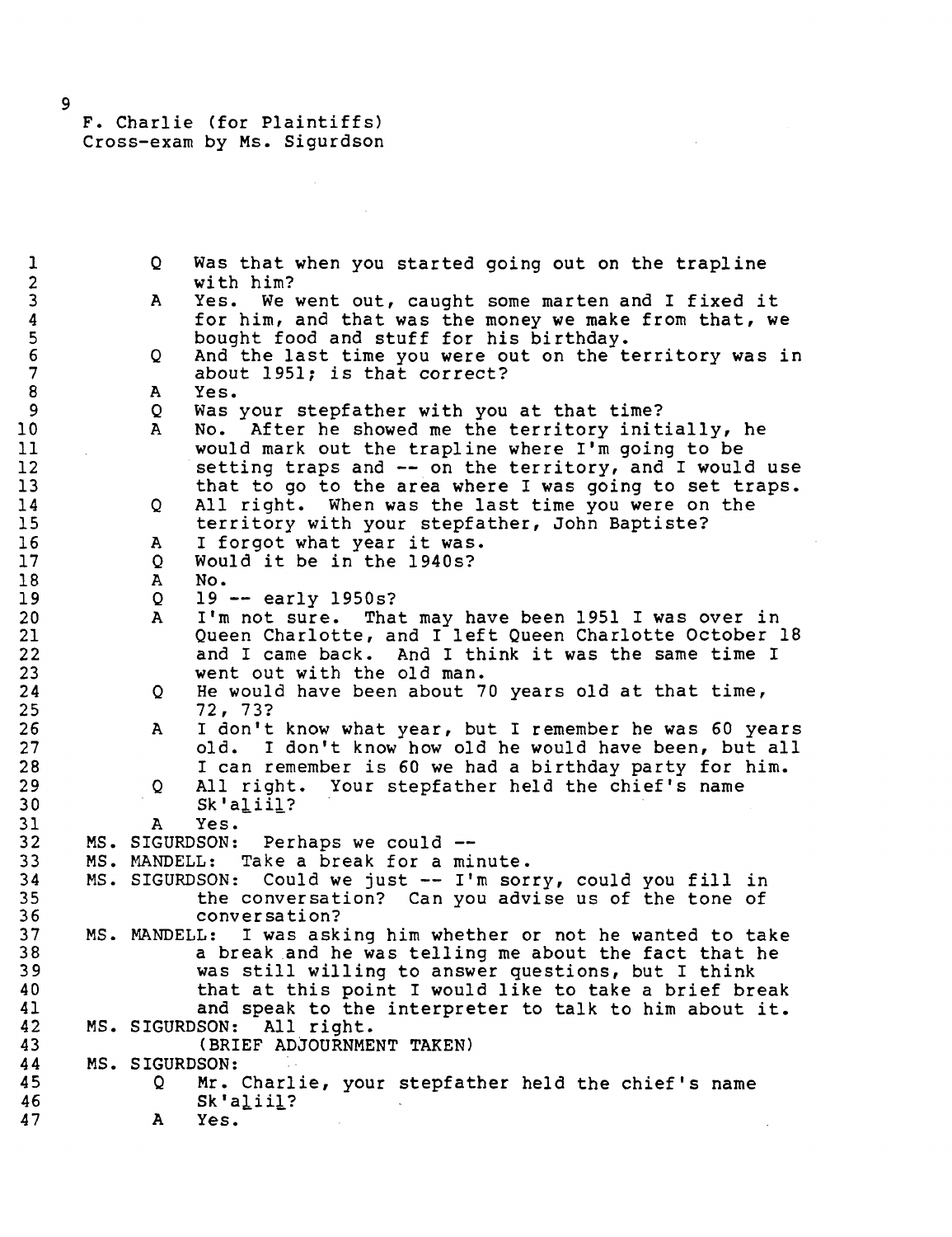1 Q Did he hold any other chiefs' names?<br>2 A No. No, I didn't know of any. 2 A No. No, I didn't know of any.<br>3 0 John Baptiste had a registered 3 Q John Baptiste had a registered trapline in the area 4 you describe in your affidavit; is that correct?<br>5 A Yes. 5 A Yes.<br>6 Q And 6 Q And your mother, Clara Baptiste, was a member? 7 A Yes.<br>8 O I'm 8 Q I'm showing you a copy of an application for<br>9 Second a trapline in the name of Ba 9 **19** registration of a trapline in the name of Baptiste<br>10 **Prancois, or in brackets, John Baptiste and compan** 10 **Francois, or in brackets, John Baptiste and company.**<br>11 Have you ever seen an application -- this applicatio 11 Have you ever seen an application -- this application<br>12 hefore? 12 before?<br>13 A No. In 13 A No, I never seen that.<br>14 MS. SIGURDSON: At this point, I 14 MS. SIGURDSON: At this point, I would like to tender this as an<br>15 The exhibit for identification. It was on a notice to 15 exhibit for identification. It was on a notice to 16 admit that we have not had a further response from the 17 plaintiffs, and I'm hoping that that may resolve the 18 **18** problem. But subject to Miss Mandell's comments, I<br>19 **19** tender that as an exhibit for identification. 19 19 tender that as an exhibit for identification.<br>20 MS. MANDELL: No objections for it being marked as an e 20 MS. MANDELL: No objections for it being marked as an exhibit 21 for identification.<br>22 MS. SIGURDSON: Okay. This w 22 MS. SIGURDSON: Okay. This will be Exhibit 2 for Identification.  $\frac{24}{25}$ 25 (EXHIBIT\_2\_FOR\_IDENTIFICATION - Application for Registration of Trapline)  $\frac{27}{28}$ 28 MS. SIGURDSON:<br>29 0 Were 29 Q Were you aware that your stepfather, John Baptiste,<br>30 wanted the trapline to go to your mother, Clara 30 wanted the trapline to go to your mother, Clara<br>31 Baptiste, her children and her grandchildren? 31 Baptiste, her children and her grandchildren?<br>32 A Yes, I know of that. 32 A Yes, I know of that.<br>33 Q And the line was tra 33 Q And the line was transferred to your mother and many<br>34 beople were named as members, including yourself? 34 people were named as members, including yourself? A Yes. 36 Q I'm showing you a document dated September 16th, 1983, 37 concerning the transfer of the trapline of John<br>38 Baptiste to your family. I understand your moti 38 Baptiste to your family. I understand your mother 39 could not sign her name; is that correct?<br>40 A Yes, I knew of that. I never seen this p 40 A Yes, I knew of that. I never seen this paper, I<br>41 wasn't aware of that, but I know that she wasn't 41 wasn't aware of that, but I know that she wasn't able<br>42 to sign her name. 42 to sign her name.<br>43 Q Okav. Your nephe 43 Q Okay. Your nephew, Dan Baptiste, also signs this 44 document. Do you recognize his signature? 45 A No. 46 Q Okay. Do you know Andrew George? 47 A Yes.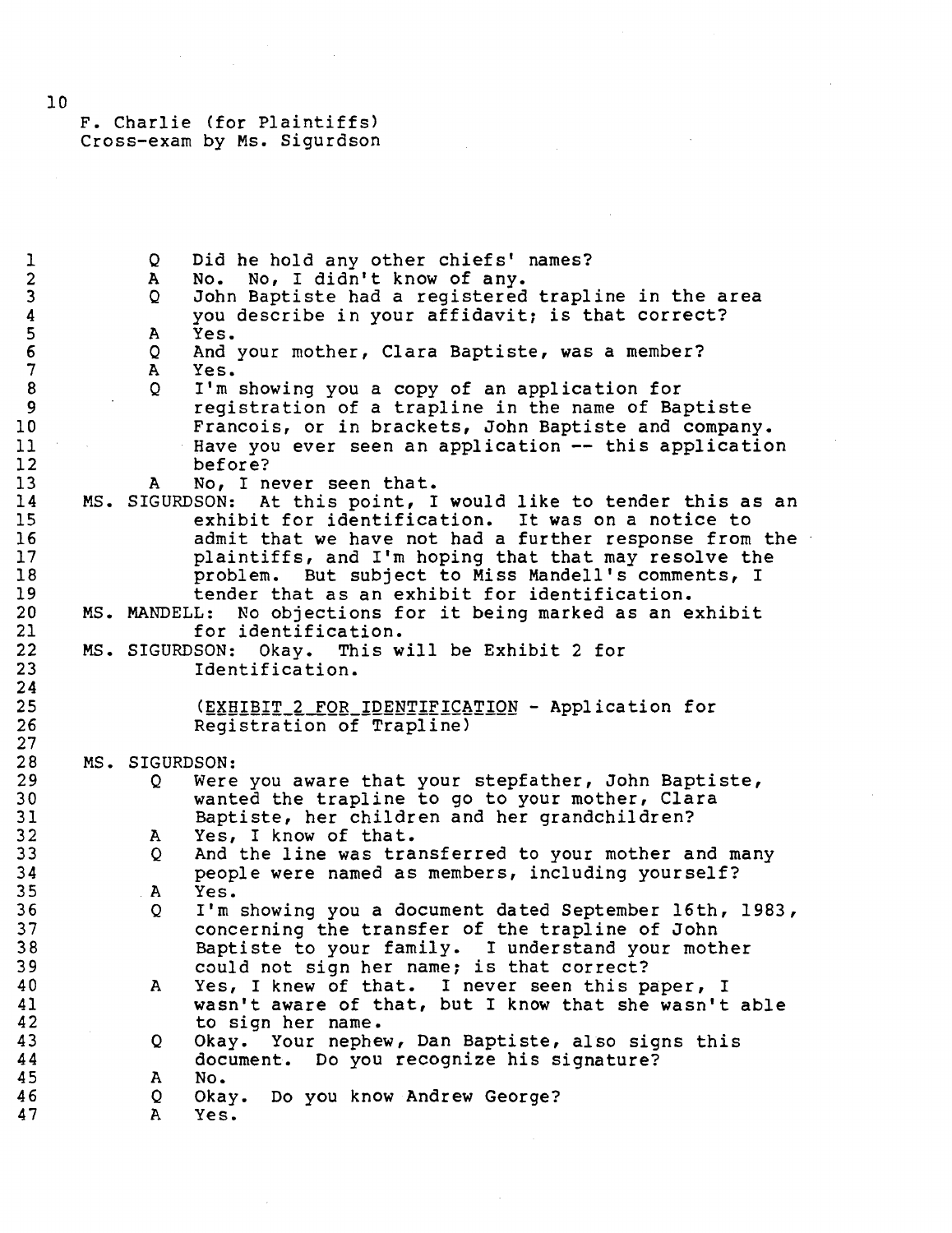1 Q He is a brother of Leonard George?<br>2 A Yes. 2 A Yes.<br>3 Q Who 3 Q Who holds the name Smogelgem? 4 A Yes.<br>5 Q Do y 5 Q Do you recognize his signature?<br>6 A No.  $6 \overline{A} N_0$ . 7 MS. SIGURDSON: Well, Miss Mandell, on the same basis as the application form, I would also tender this as an 8 application form, I would also tender this as an exhibit. exhibit, LO MS. MANDELL: That's fine. I've got no objections for it being 11 tendered as an exhibit for identification.<br>12 MS. SIGURDSON: All right. 12 MS. SIGURDSON: All right.<br>13 THE INTERPRETER: He is ju 13 THE INTERPRETER: He is just asking to confer with me, and I say<br>14 that it's not proper. 14 that it's not proper.<br>15 MS. SIGURDSON: Could we tender L5 MS. SIGURDSON: Could we tender this as an exhibit, Madame Reporter This will be Exhibit 3 for Identification.  $\frac{17}{18}$ 18 (EXHIBIT\_3\_FOR\_IDENTIFICATION - Document concerning<br>19 the Transfer of the Trapline of John Baptiste to the 19 the Transfer of the Trapline of John Baptiste to the<br>20 Tamily dd. September 16, 1983) Family dd. September 16, 1983)  $\frac{21}{22}$ 22 MS. SIGURDSON:<br>23 0 On t 23 Q On the document that appears to be signed by your<br>24 mother. Clara Baptiste. is this statement: mother, Clara Baptiste, is this statement:  $\frac{25}{26}$ 26 The Monday of the trapping grounds; my<br>27 Thusband, John Baptiste, verbally stated to me 27 husband, John Baptiste, verbally stated to me<br>28 hat, I, Clara Baptiste, my children and 28 that, I, Clara Baptiste, my children and<br>29 crandchildren, have full use of the 'Joh 29 grandchildren, have full use of the 'John Baptiste<br>30 and company trapping grounds'." and company trapping grounds'." 31 32 Did your mother tell you that as well?<br>33 A I don't know about that, but we were o 33 A I don't know about that, but we were on the trapline<br>34 one time, me and my father, we had lunch and he 34 one time, me and my father, we had lunch and he<br>35 discussed this with me, and seems to me that dow 35 35 discussed this with me, and seems to me that document<br>36 36 36 36 is much in the same line as what he had told me. 36 is much in the same line as what he had told me.<br>37 Q The document lists the members that are of the 37 Q The document lists the members that are of the 38 Mitchell Baptiste and Company trapping grounds. 39 Mitchell Baptiste is your brother?<br>40 A Yes. 40 A Yes.<br>41 O I wo 41 Q I would like to review the list of members with you.<br>42 The first person listed is Clara Baptiste and she is 42 The first person listed is Clara Baptiste and she is<br>43 43 your mother?<br>44 A Yes. 44 A Yes.<br>45 Q And And she holds the chief's name Heywon in the House of 46 Wah Tah Keg'ht? Yes.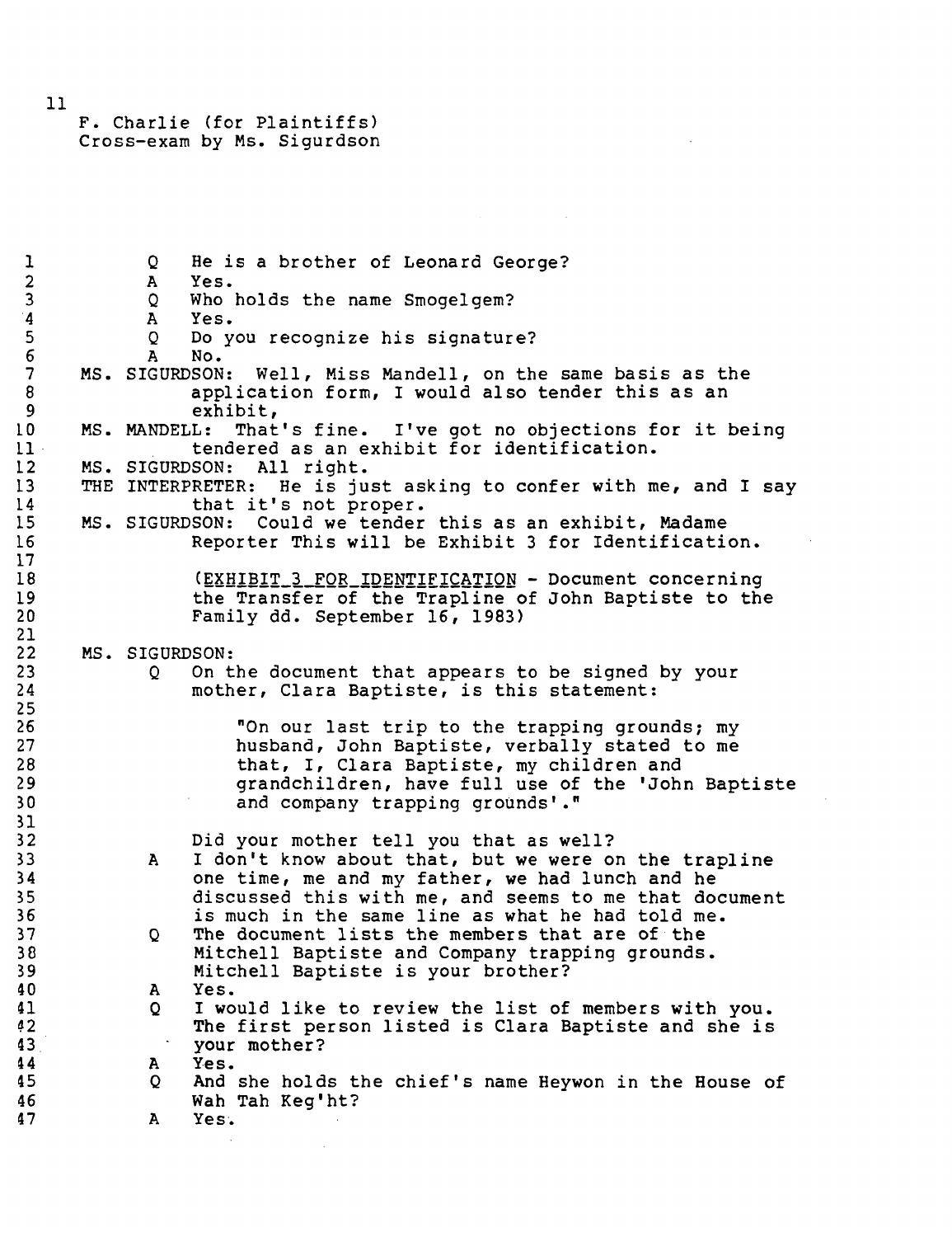F. Charlie (for Plaintiffs) Cross-exam by Ms. Sigurdson Cross-exam by Mr. Macaulay

1 Q The next person is Mitchell Baptiste and he is your<br>2 brother? 2 brother?<br>3 A Yes. 3 A Yes.<br>4 Q And 4 Q And he is also a member of the House of Wah Tah<br>5 Keq'ht? 5 Keg'ht?<br>6 A Yes. 6 A Yes.<br>7 Q And 7 Q And the next person is Kathleen Baptiste and she is 8 your sister?<br>9 A Yes. 9 A Yes . .0 Q And the next person is Danny Baptiste and he is your .1 nephew?<br>.2 A Yes. .2 A Yes . .3 Q And he is also a member of the House of Wah Tah 4<br>4 Keg'ht? .4 **Keg'ht?**<br>5 A Yes. .5 A Yes. .6 Q The next person is Jason Floyd Baptiste? .7 **• A** I don't know. I don't know of him.<br>8 **0** The next person is Freddy Charlie a .8 Q The next person is Freddy Charlie and that is you? .9 A I don't know him at all. I don't know of him, I don't d is the know where he is.<br>(1) The next person i !1 Q The next person is Bernard Eric Baptiste and he is !2 your nephew? !3 A Yes . !4 Q And he is a member of Wah Tah Keg'ht? !5 A Yes. *16* Q And then Gary James and Robert Allan Baptiste are also *11* your nephews? >8 A Yes. 29 Q And Emma and Veronica Baptiste are your sisters? A Yes. 51 Q And they are, of course, also members of Wah Tah<br>52 Keq'ht? 32 Keg'ht?<br>33 A Yes. 53 A Yes . 54 MS . SIGURDSON: Those are all my questions. Thank you , Mr . Charlie. 37 CROSS-EXAMINATION\_BY\_MR. MACAULAY: 38 Q Mr. Charlie, does -- is the name of your house "The 39 59 house on a flat rock"?<br>50 house on a flat rock"? A Yes. H Q And was the house itself, was that up at Hagwilget or was it at Moricetown? 13 A Moricetown. 14 Q And what are the chiefs' names in your house?<br>15 A No. I don't know the names. 15 A No, I don't know the names.<br>16 Q There are several chiefs in 16 Q There are several chiefs in your house, aren't there?<br>17 A There is lots but I don't know their names. There is lots but I don't know their names.

12

36<br>37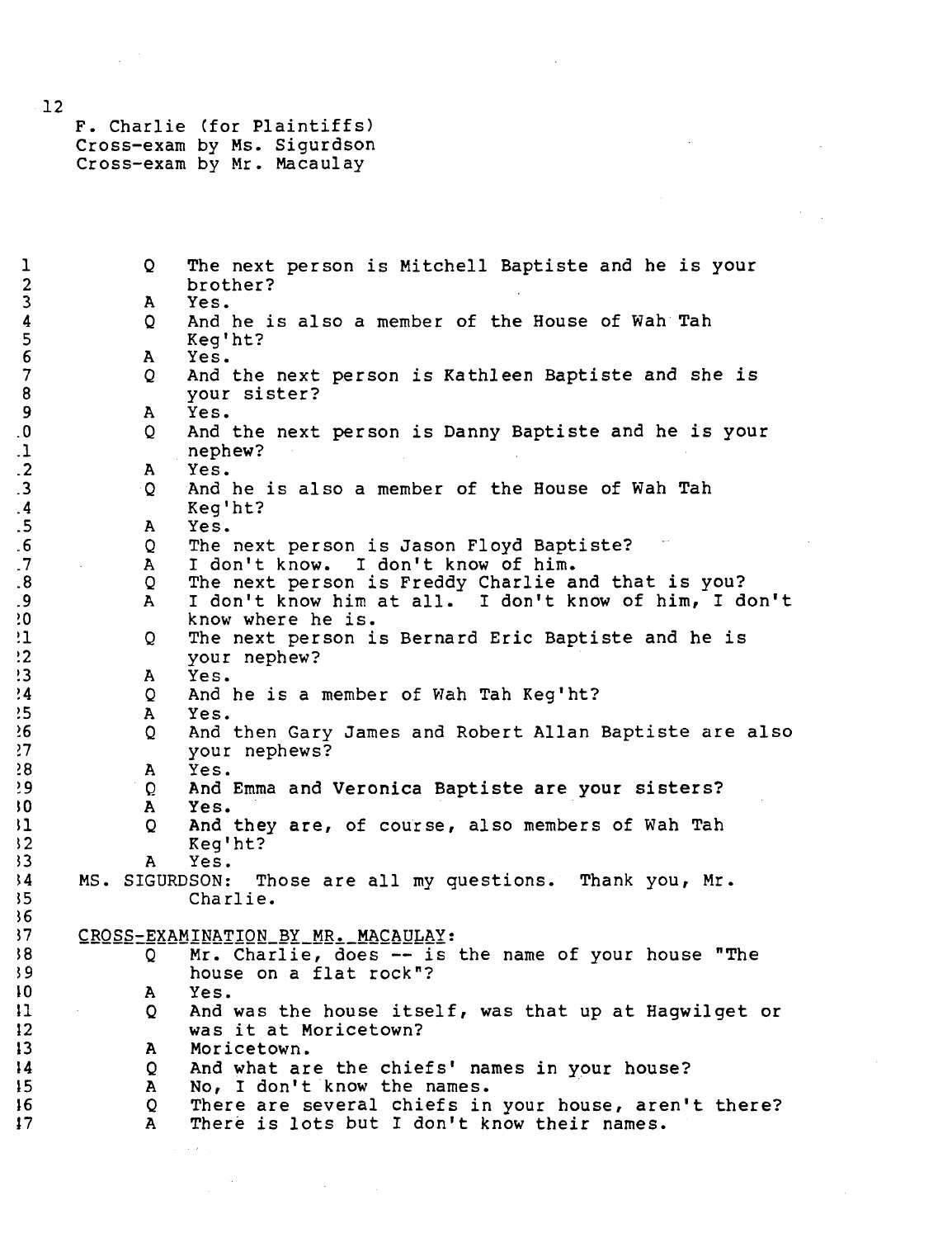#### F. Charlie (for Plaintiffs) Cross-exam by Mr. Macaulay

1 Q Your mother's name, Heywon, is that a Wah Tah Keg'ht 2 name?<br>3 A Yes. 3 A Yes. 4 Q And is Dzeeh a chief's name in your house? 5 A Yes.<br>6 Q Who has that name now? 7 A Madeline, would be my Auntie. 7 A Madelline, would be my Auntie.<br>8 A What are the crests of your hour o and what are the crests of your house:<br>Q and T+'s Wadzeeh 9 a It Swauzeen.<br>0 Te there an End 10 Q Is there an English word for that:<br>11 A Caribon 11 A Caribou. 12 Q Are there any other crests that you know of for your<br>13 bones? 13 house:<br>14 a No 17 A NO. 15 Q DOES your house ——<br>16 MC MANDELL, Just a minute 16 MS. MANDELL: JUST a minute, he has something to add.<br>17 Me - We Just wordering - Leoulantt remember f. 17 A No. Just wondering. I couldn't remember for sure.<br>18 MR. MACAULAY: 18 MR. MACAULAY:<br>19 0 Is 19 Q Is there a totem-pole that belongs to your house?<br>20 A No. 20 A No. 21 Q Do you attend feasts of the Wah Tah Keg'ht house in<br>22 Babine country? 22 Babine country?<br>23 A Yes. 23 A Yes.  $24$  Q And is the head chief of the Babine house, is he — is he — he — he — is he — is he — is he — is  $25$ 25 his name Wah Tah Keg'ht? 27 27 Q And is there a chief named Dzeeh in Babine country? 28 A Yes. In Burns Lake. 29 29 20 The Dzeeh who lives in Burns Lake, do you know his 30 **English name or her English name, whichever it is?** 31 A Nobody holds that name in Burns Lake. 31 A Nobody holds that hand in Buins Bake.<br>32 A Do you have a seat, a place at the fea 32 Q Do you have a seat, a place at the feast of Wah Tah.<br>33 Gad'ht in Bahine country? 33 Keg'ht in Babine country?<br>34 A Yes. I sit with the Laksilyu.  $35$  Q You are always invited to  $-$ - whenever there is a feast 35 Q You are always livited to — whenever there is a feast<br>36 Second involving the Iskeilyn in Bahine country? 36 involving the Laksilyu in Babine country? 37 A Yes. 38 Q Are you always invited to the feasts of the Laksilyu 39 in Moricetown?<br>40 A Sometimes. 40 A Sometimes. 41 Q Have you heard of the position of church chief? 42 A Yes. 43 Q Johnny Mooseskin was the church chief many years ago?<br>44 Mhore in Pabine? 44 A Where, in Babine?<br>45 Q In Moricetown? 45 Q In Moricetown?<br>46 A Yes, that's ri 46 **A** Yes, that's right.<br>47 0 Is there also a ch Is there also a church chief in Babine country?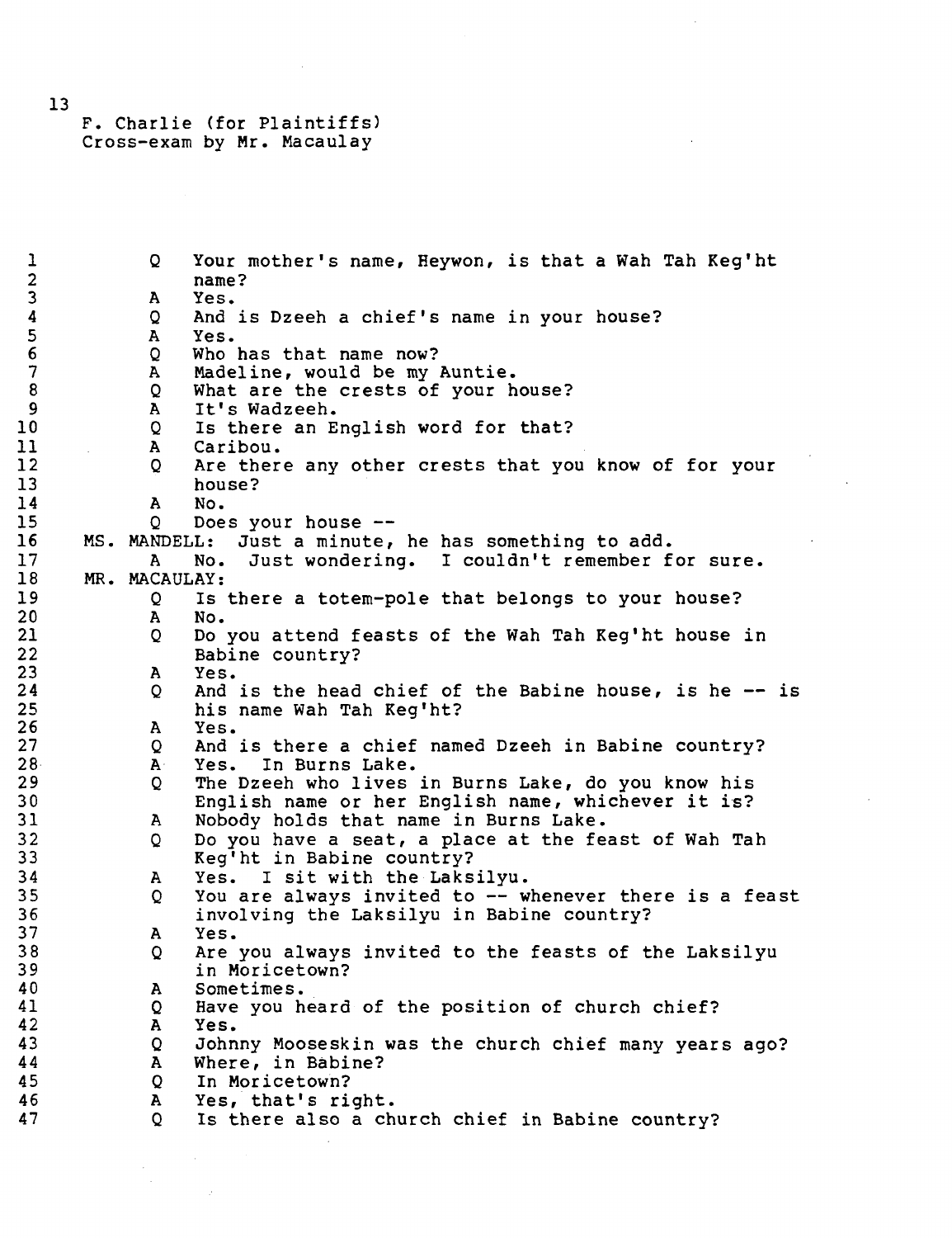F. Charlie (for Plaintiffs) Cross-exam by Mr. Macaulay

 $\bar{\mathcal{A}}$ 

 $\frac{1}{2}$ 

 $\frac{1}{2}$  .

| $\mathbf 1$      | $\mathbf{A}$ | Yes, there is also church chief there.                 |
|------------------|--------------|--------------------------------------------------------|
| $\overline{2}$   | Q            | Does the -- in Babine country, does the church chief   |
| $\overline{3}$   |              | have a seat at the feast?                              |
| $\boldsymbol{4}$ | A            | Yes.                                                   |
| $\overline{5}$   | Q            | And at Moricetown, does the church chief have a seat   |
| $\epsilon$       |              | at the feast?                                          |
| $\overline{7}$   | A            | Yes.                                                   |
| $\boldsymbol{8}$ | Q            | Do you fish for your own needs now?                    |
| 9                | A            | Yes.                                                   |
| LO.              | $\mathbf Q$  | And do you do your fishing in Babine country or at     |
| $\overline{1}$   |              | Moricetown?                                            |
| $\overline{2}$   | $\mathbf{A}$ | Both places, Moricetown and Babine.                    |
| L3               | Q            | Do you have a fishing spot on Babine Lake?             |
| $\frac{1}{4}$    | A            | Yes. Got smokehouse also.                              |
| L5.              | $\mathbf Q$  | Do you have -- your house has a fishing spot or        |
| 16               |              |                                                        |
| 17               |              | position at Moricetown?<br>Yes, in Moricetown.         |
| 18 <sub>1</sub>  | A            |                                                        |
|                  | Q            | And you sometimes use that fishing place at            |
| L 9              |              | Moricetown?                                            |
| 20               | $\mathbf{A}$ | Yes. I've -- I've used them. I fish for my aunt and    |
| 21               |              | uncle.                                                 |
| 22               | Q            | And do you have a smokehouse at Moricetown?            |
| 23.              | A            | Not me, but my auntie's house has a smokehouse down    |
| 24 <sub>1</sub>  |              | there.                                                 |
| 25 <sub>1</sub>  | Q            | And whenever you need to, you can use your aunt's      |
| 26               |              | smokehouse?                                            |
| 27               | $\mathbf{A}$ | I don't -- I don't use it that much, but I do help     |
| 28               |              | them whenever I can.                                   |
| 29               | Q            | This smokehouse in Babine country, is that your own    |
| 30               |              | personal smokehouse?                                   |
| 31               | A            | It belongs to within my wife's territory.<br>Yes.      |
| 32 <sub>2</sub>  | Q            | Does anyone use it other than yourself and your wife   |
| 33               |              | and your immediate family?                             |
| 34               | A            | Me and my wife, I do the fishing for them with nets    |
| 35.              |              | and we do all the smoking and then we share it with    |
| 36               |              | all her people, relatives and uncles, people Fort St.  |
| 37               |              | James and Tachet and Burns Lake.                       |
| 38               | Q            | Your wife belongs to the Gitdumden Clan?               |
| 39               | A            | Yes.                                                   |
| 10               | Q            | And is there a Gitdumden head chief in Babine country? |
| 41               | $\mathbf{A}$ | Yes, there is one. I don't -- I can't recall his       |
| $42 \,$          |              | name.                                                  |
| 13               | Q.           | Does your wife attend the Gitdumden feasts in Babine   |
| 44               |              | country?                                               |
| $15 \,$          | A            | Yes.                                                   |
| 16               |              | MR. MACAULAY: I have no more questions. Thank you, Mr. |
| 47               |              | Charlie.                                               |

 $\mathcal{A}^{\pm}$ 

14